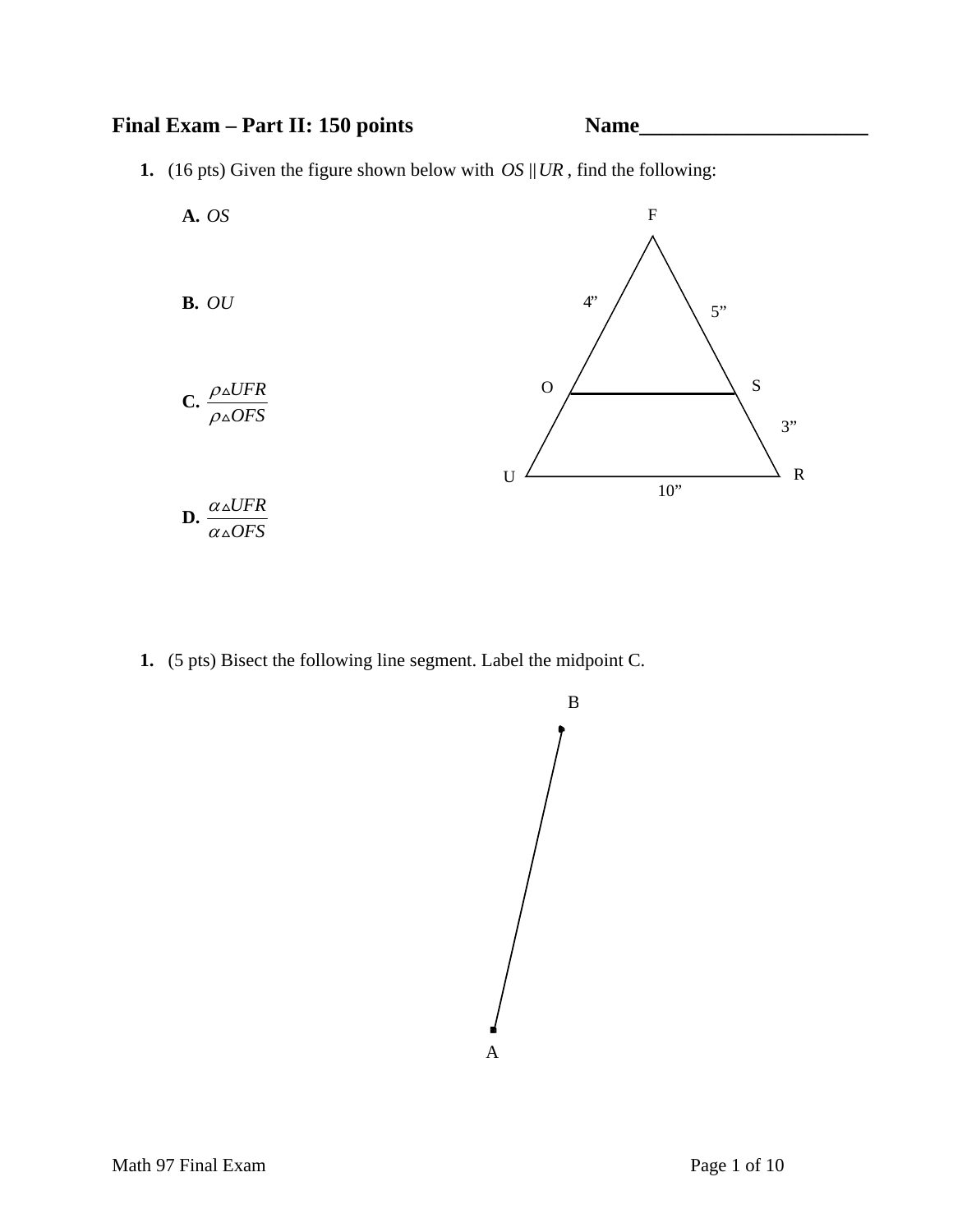**2.** (14 points total) Use  $\triangle ABC$  to answer the following to the nearest degree. Given  $m\angle B = 43^\circ$ . . **SKIP**



**C.** What is the measure of ∠*C* ?

**3.** (6 pts) What is the measure of ∠*BGE* if ∠*AGB* = 40° and ∠*AGE* = 135°?

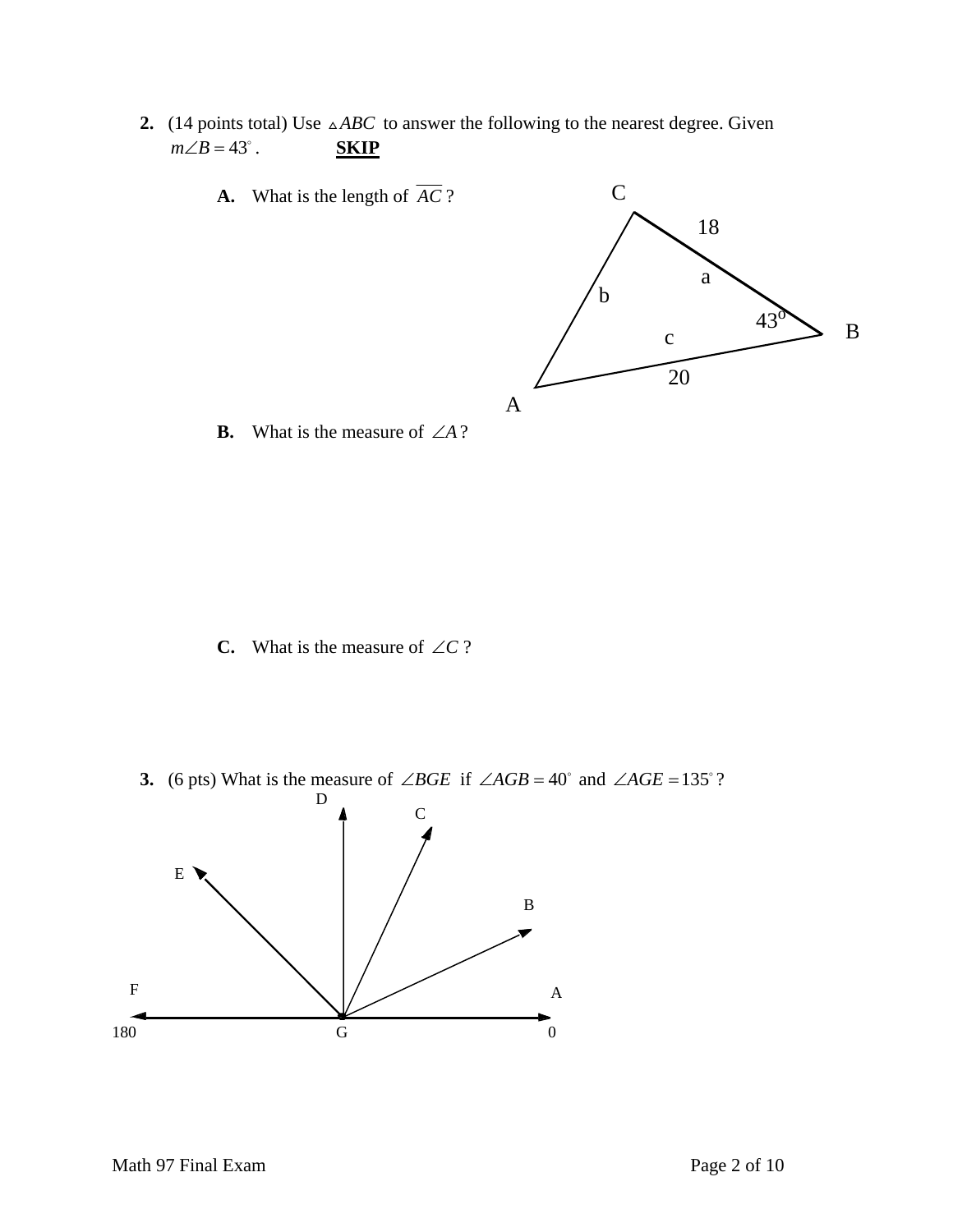**4.** (12 pts) Given the figure shown below. Determine the measures of ∠1 through∠12 .



**5.** (12 pts) A rectangular garden is surrounded on all sides by a path that is 3 feet wide. The dimensions of the courtyard, including path and garden, are 18 feet by 24 feet. How much fencing material is needed to enclose only the garden?



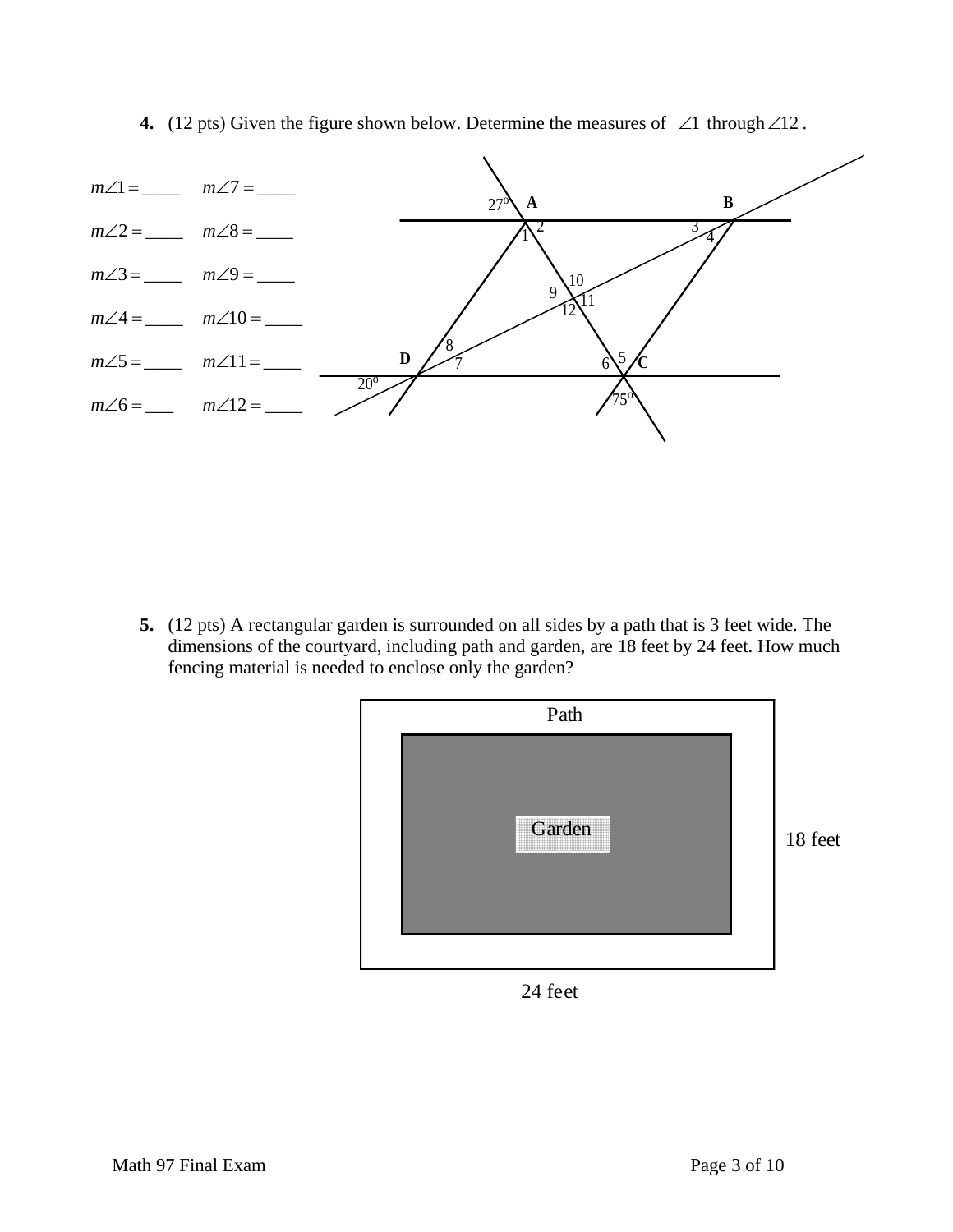**6.** (6 pts) Bisect the following angle. Label the bisector  $\overrightarrow{OD}$ .



**7.** (8 pts) Draw a line parallel to  $\overline{BC}$  passing through Point A.

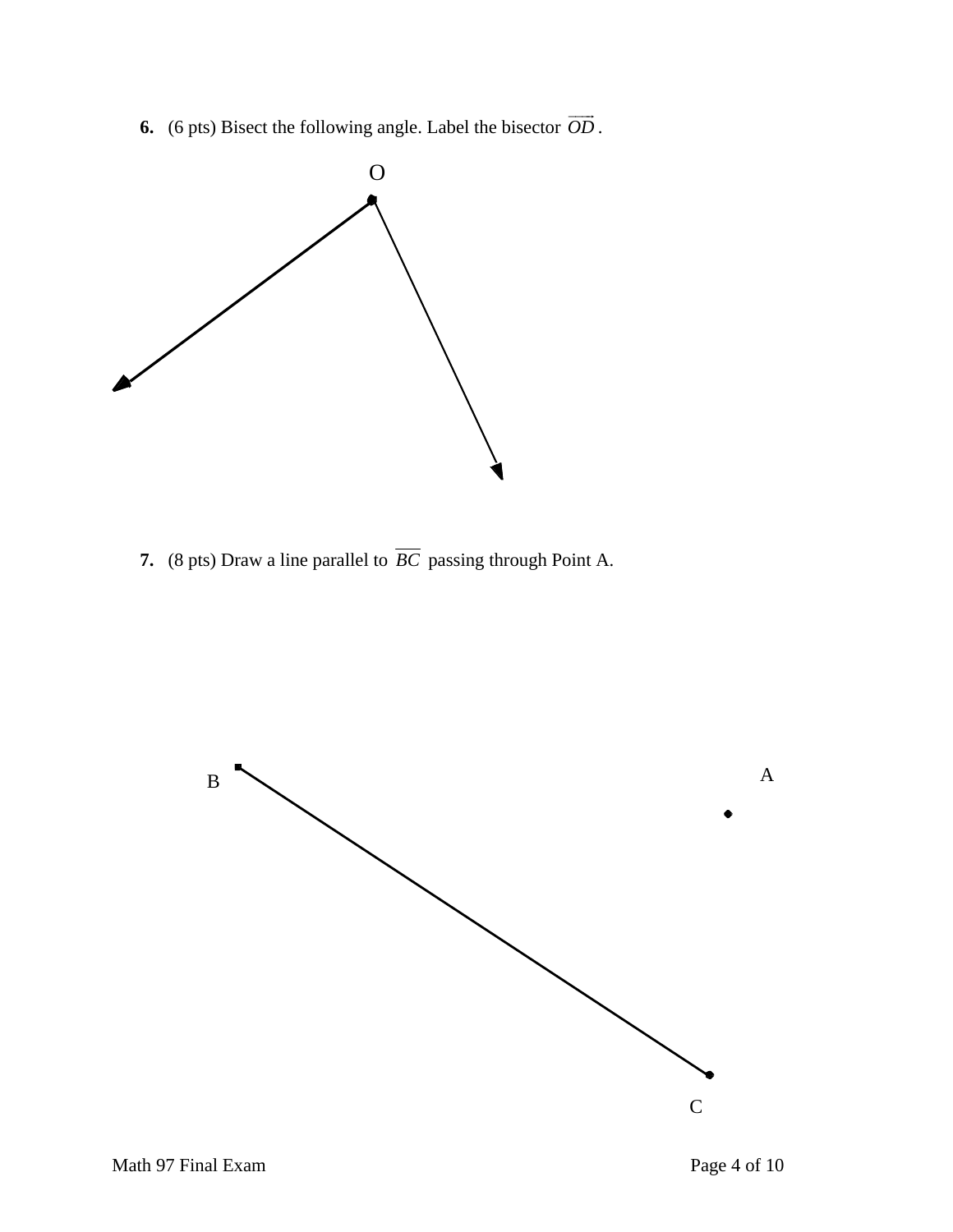**8.** (12 pts) Fill in the blanks using information from the following figure.



**9.** (3 pts each) Do the following lengths of sides form a triangle? If not, state the reason why. (SKIP)

**A.** 6, 8, 10

**B.** 9, 6, 17

**C.** *x* , 2*x* , 3*x*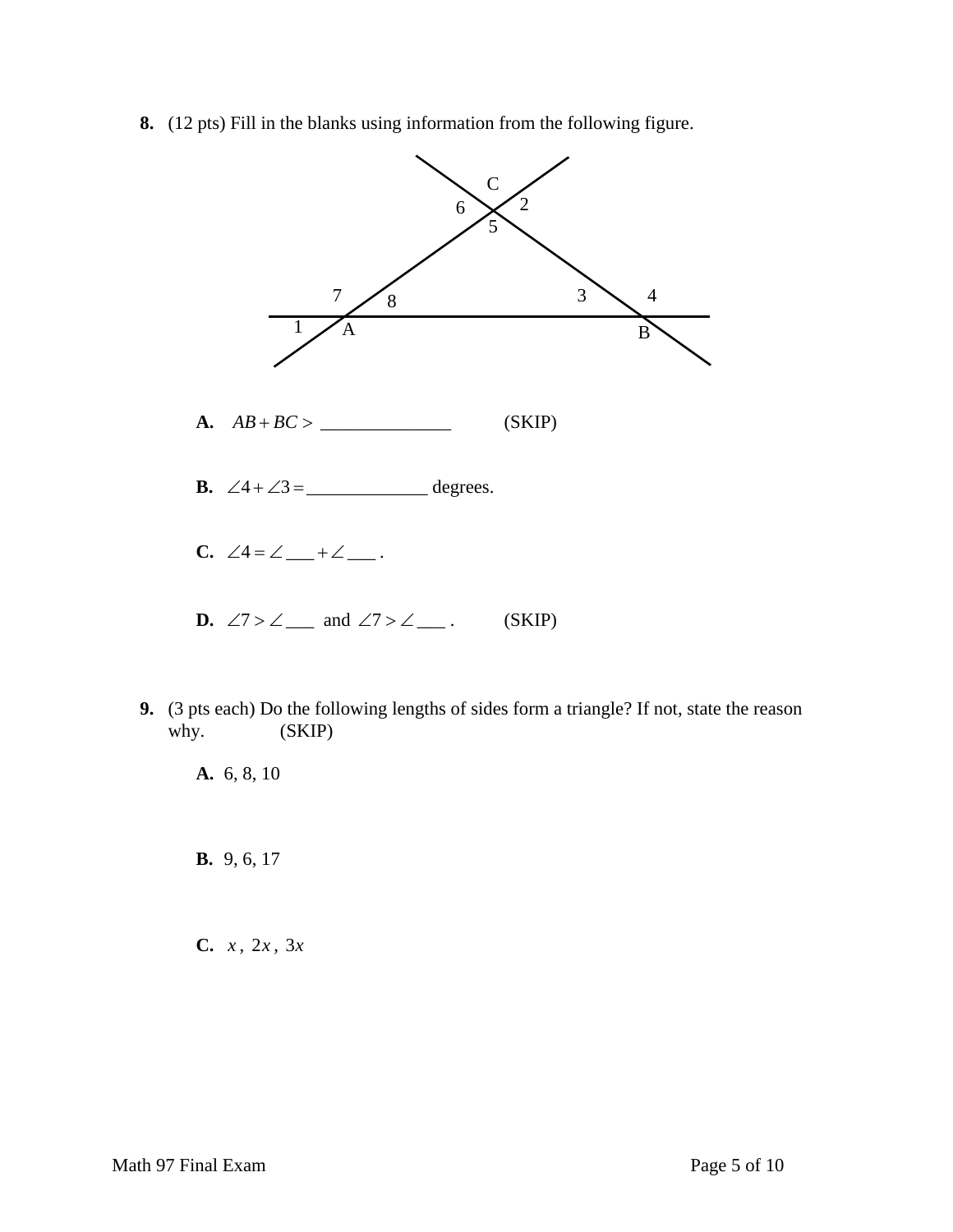**10.** (12 pts) Complete the following proof, stating the appropriate reasons justifying each statement. (NOTE: Fill in all the blanks in the *Statements* and *Reasons*. Not all the lines need to be used.)



A

**B.** If the sides of the triangle are doubled, what happens to its area?.

17

C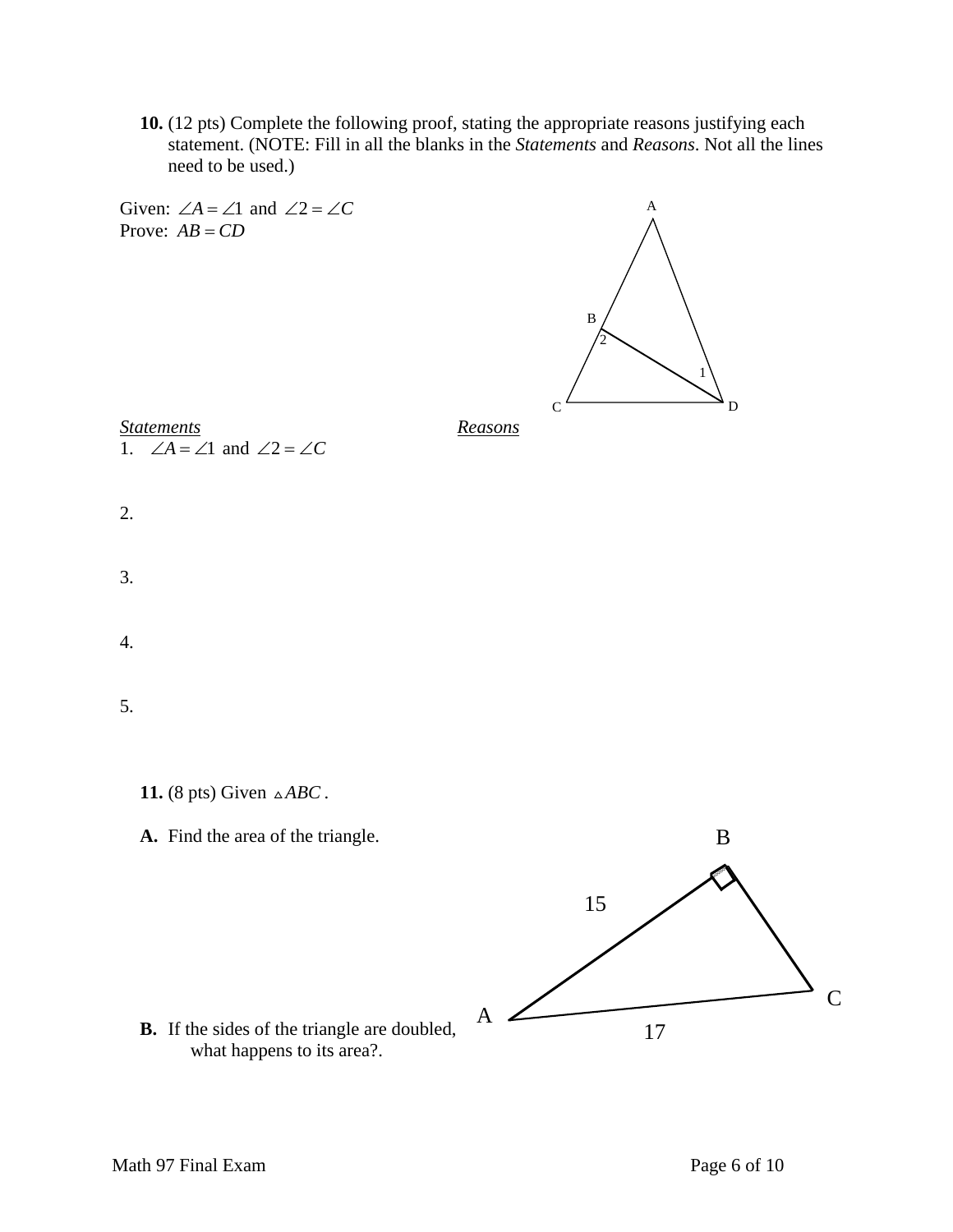**12.** (10 points) Use the circle and secants to answer the following.



What is the measure of ∠*FEC* ?

**13.** (12 pts) Find the total volume of the figure shown below. Use  $\pi = 3.14$  when necessary. Round to the nearest hundredth.

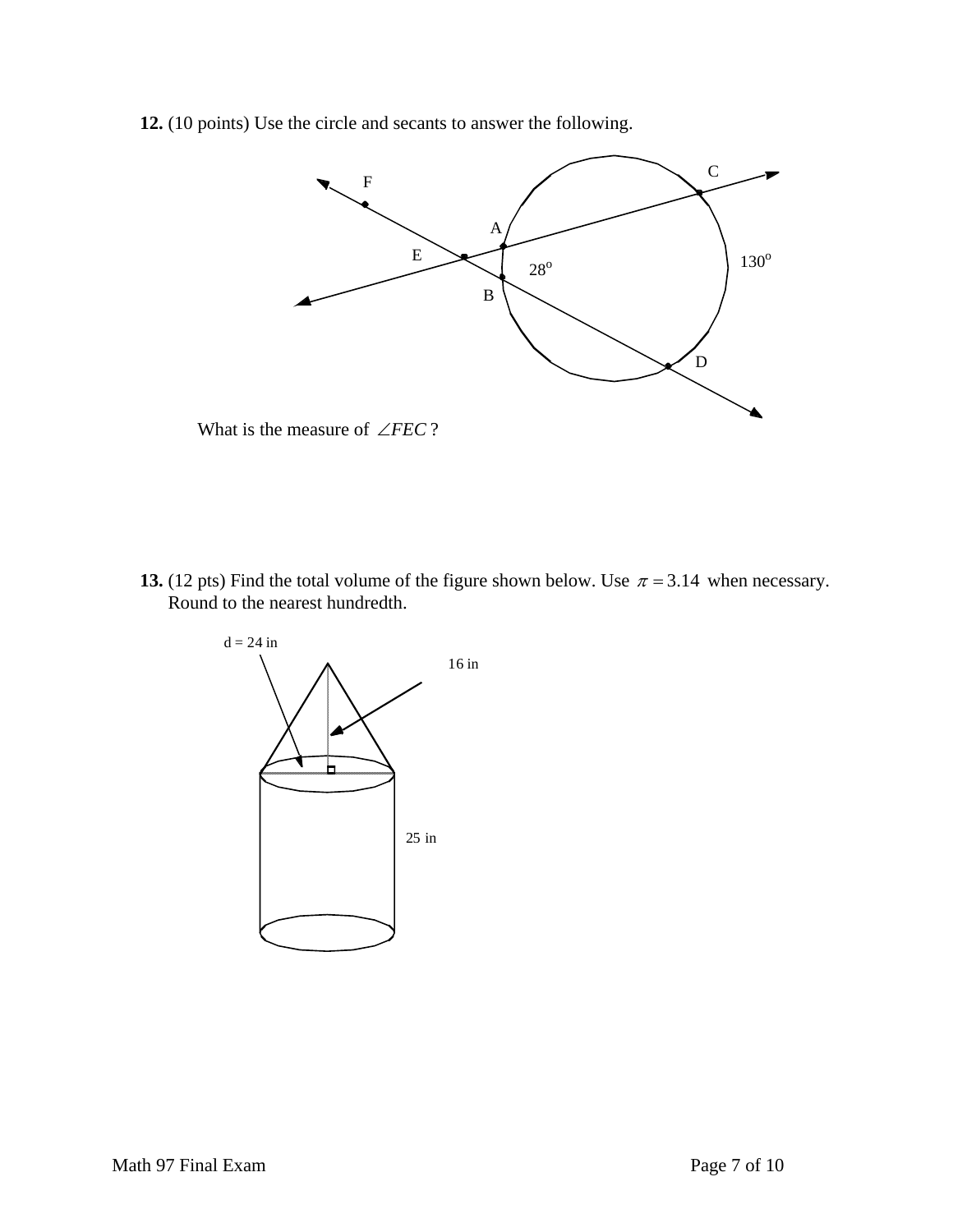**14.** (8 pts) Find the length marked  $x$  in the following figure:

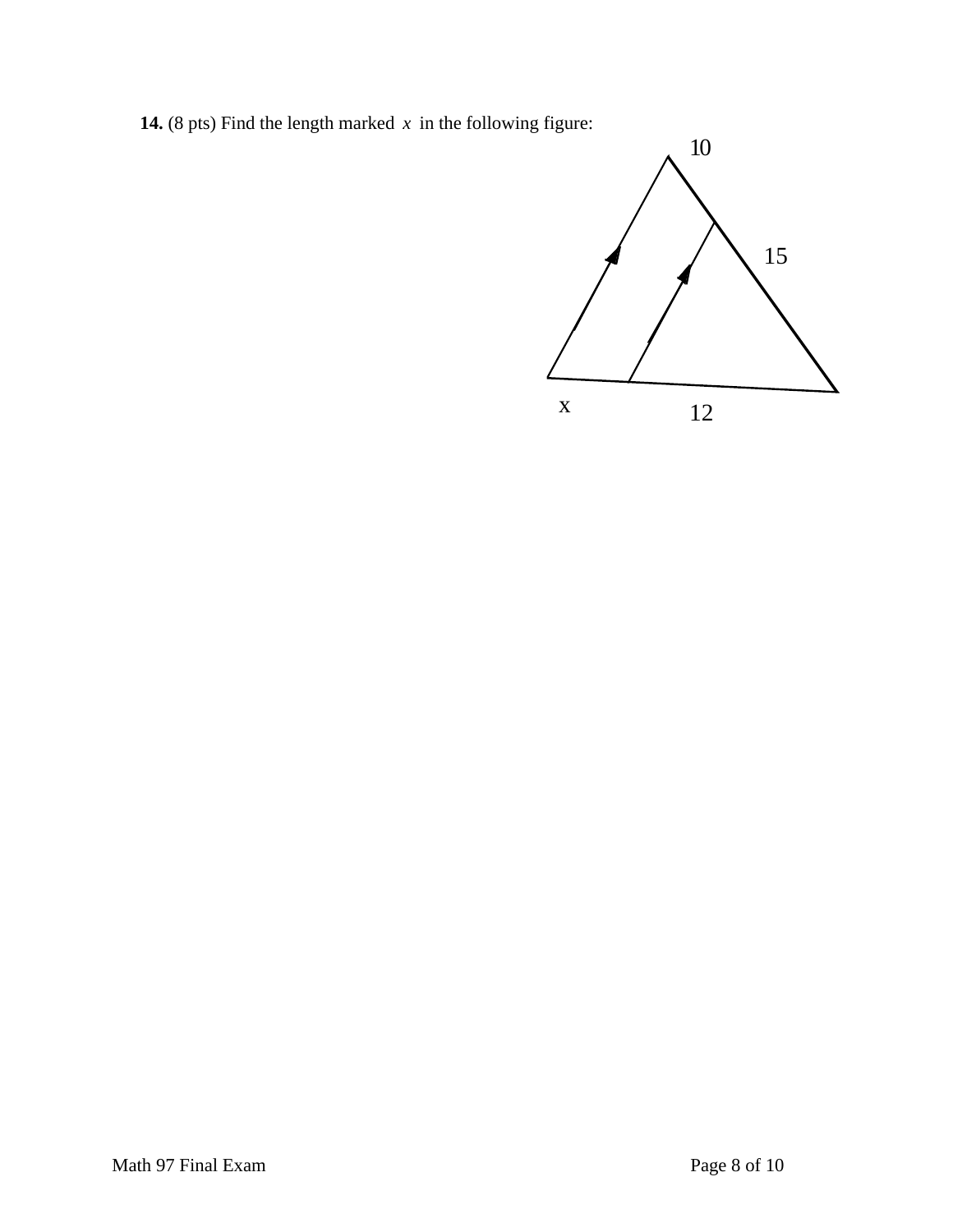

1. (8 pts) In  $\triangle ABC$ ,  $BD \perp AC$ ,  $EF \perp AC$ , and  $AB \parallel DE$ .  $BD = 36$ ,  $AD = 16$ , and  $EF = 24$ .



*CF*

 $\alpha \triangle ABC$ 

 $α$ <sub>Δ</sub>*ABD*  $\alpha \triangle DEF$ 

## **MORE ON BACK**

Math 97 Final Exam Page 9 of 10